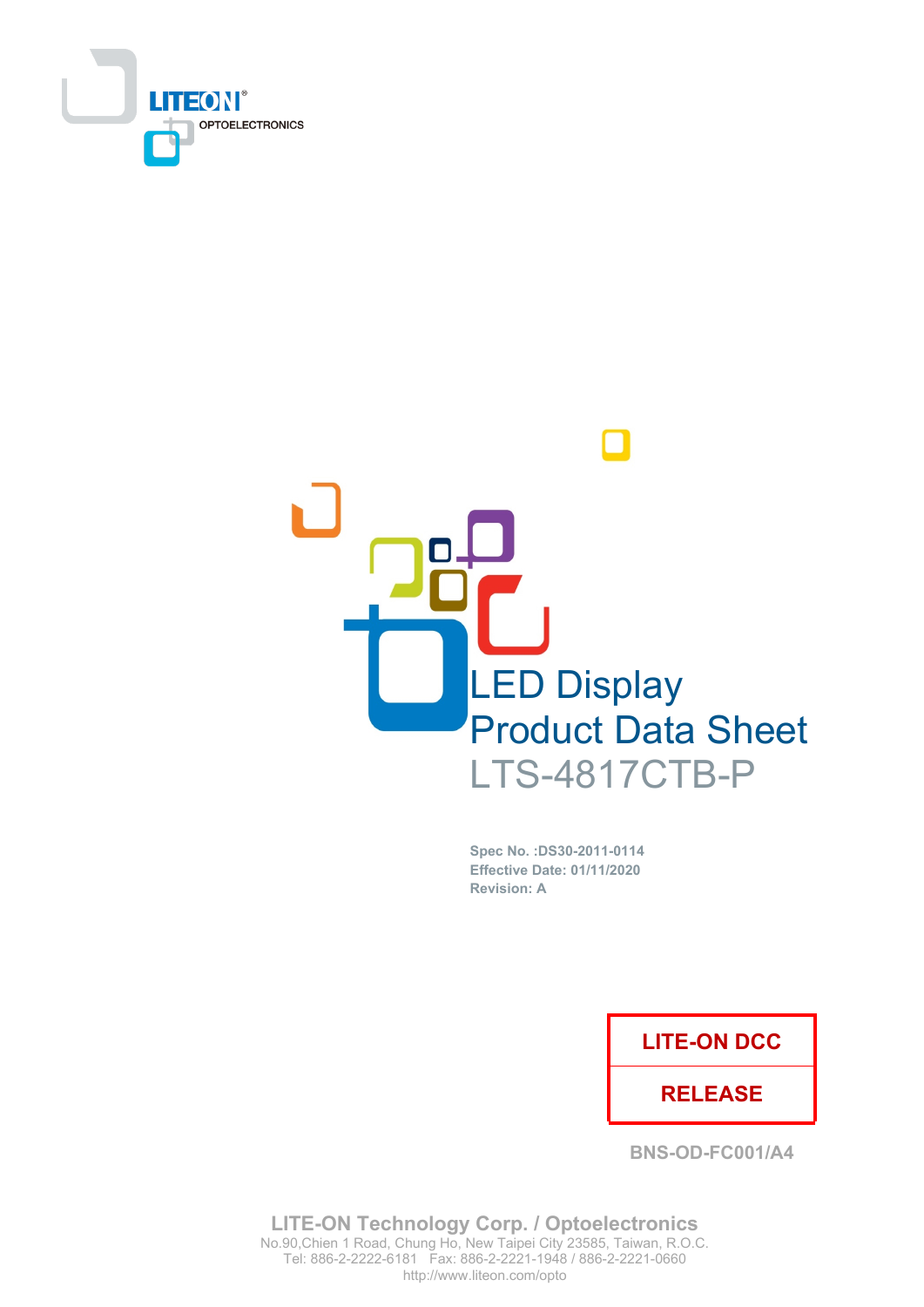

# **LED DISPLAY LTS-4817CTB-P**

# **LED DISPLAY**

# **LTS-4817CTB-P**

| <b>Rev</b> | <b>Description</b>                                                       | <u>By</u> | <b>Date</b> |
|------------|--------------------------------------------------------------------------|-----------|-------------|
| 01         | Preliminary Spec.                                                        | Eason Lin | 09/23/2010  |
| 02         | 2.1 Modify packing dimension<br>2.2 Modify recommended soldering pattern | Reo Lin   | 09/21/2011  |
|            |                                                                          |           |             |
|            |                                                                          |           |             |
|            |                                                                          |           |             |
|            |                                                                          |           |             |
|            |                                                                          |           |             |
|            | Above data for PD and Customer tracking only                             |           |             |
|            | NPPR Received and Upload on System                                       | Reo Lin   | 09/21/2011  |
| A          | Update Packing spec. in page 11                                          | Reo Lin   | 01/06/2020  |
|            |                                                                          |           |             |

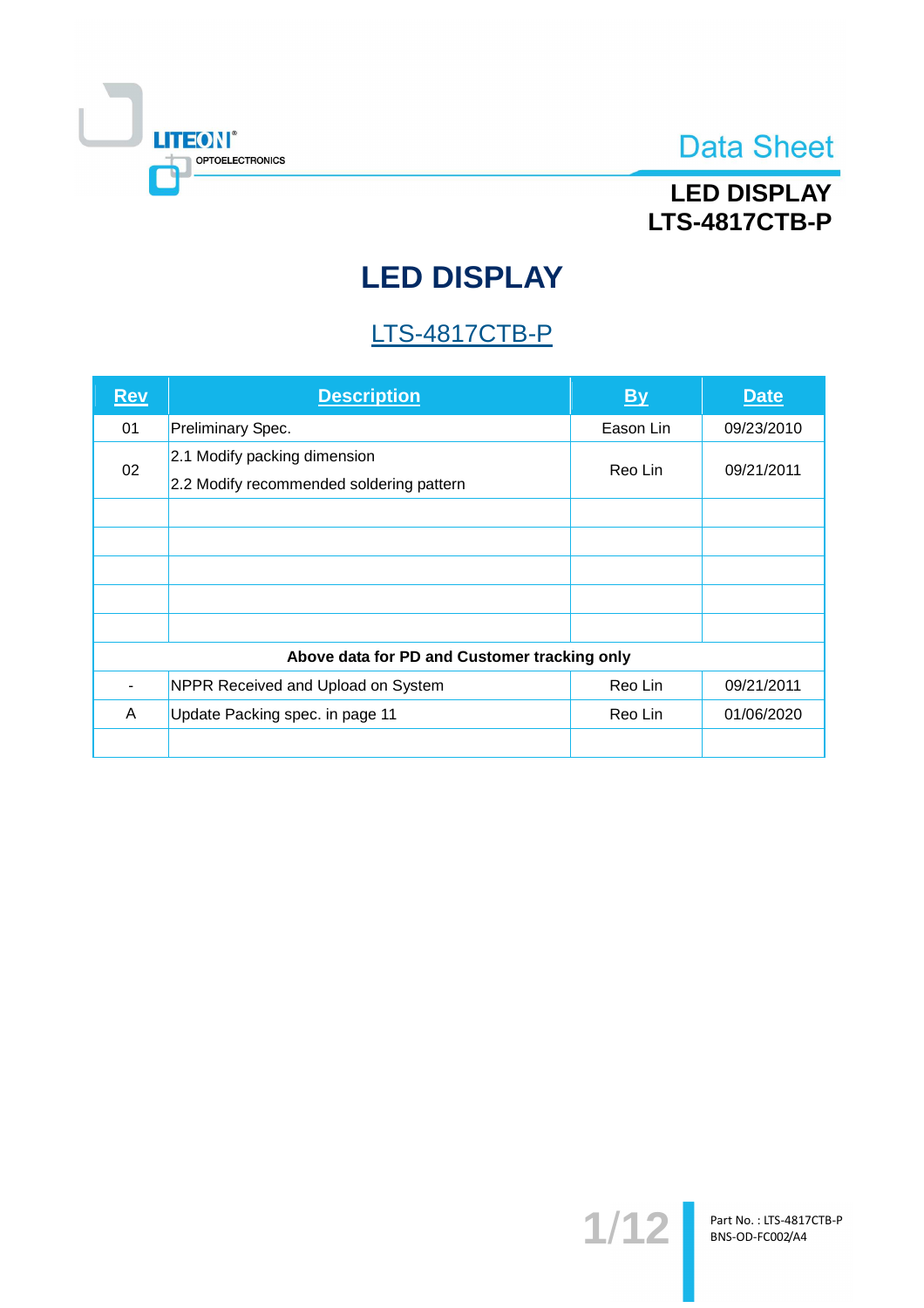

# **LED DISPLAY LTS-4817CTB-P**

### 1. Description

The LTS-4817CTB-P is a 0.39 inch (10.0mm) digit height single digit SMD display. This device uses InGaN blue LED chips (InGaN epi on Sapphire substrate). The display has gray face and white segments and suitable for reverse mount assembly.

### 1.1 Features

- 0.39 inch (10.0 mm) DIGIT HEIGHT
- CONTINUOUS UNIFORM SEGMENTS
- LOW POWER REQUIREMENT
- EXCELLENT CHARACTERS APPEARANCE
- HIGH BRIGHTNESS & HIGH CONTRAST
- WIDE VIEWING ANGLE
- SOLID STATE RELIABILITY
- CATEGORIZED FOR LUMINOUS INTENSITY.
- LEAD-FREE PACKAGE(ACCORDING TO ROHS)

#### 1.2 Device

| /Part No      | <b>Description</b> |
|---------------|--------------------|
| InGaN Blue    | Common Anode       |
| LTS-4817CTB-P | Rt. Hand Decimal   |

 $2/12$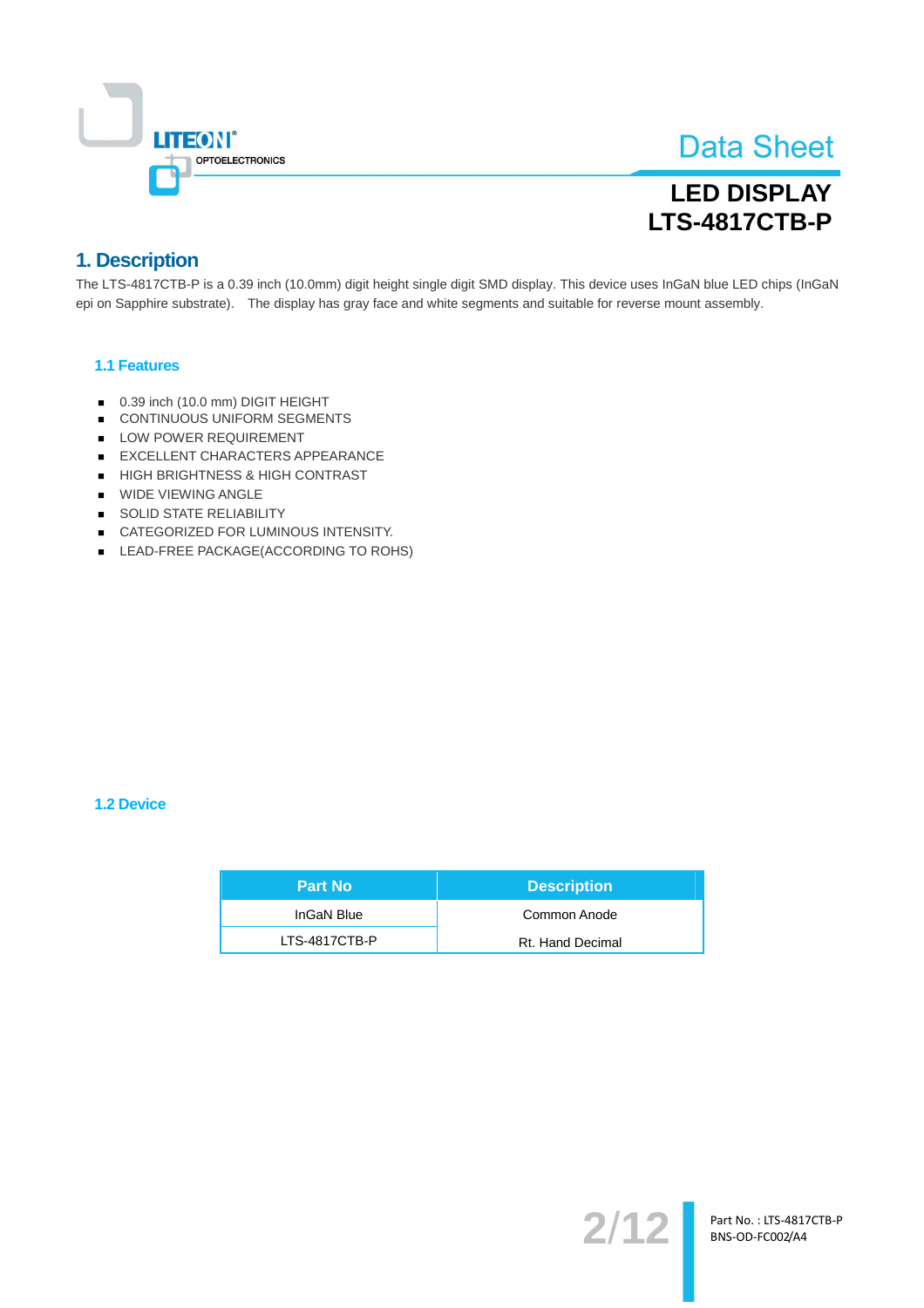

# **LED DISPLAY LTS-4817CTB-P**

### **2. Package Dimensions**



#### Notes:

- 1. All dimensions are in millimeters. Tolerances are ±0.25 mm (0.01") unless otherwise noted
- 2. Foreign material on segment ≤10mil
- 3. Ink contamination (surface)  $\leq$  20mils
- 4. Bubble in segment  $\leq 10$ mil
- 5. Bending  $\leq 1\%$  of reflector length
- 6. Plastic pin's burr max is 0.14 mm

 $3/12$ 

Part No.: LTS-4817CTB-P BNS-OD-FC002/A4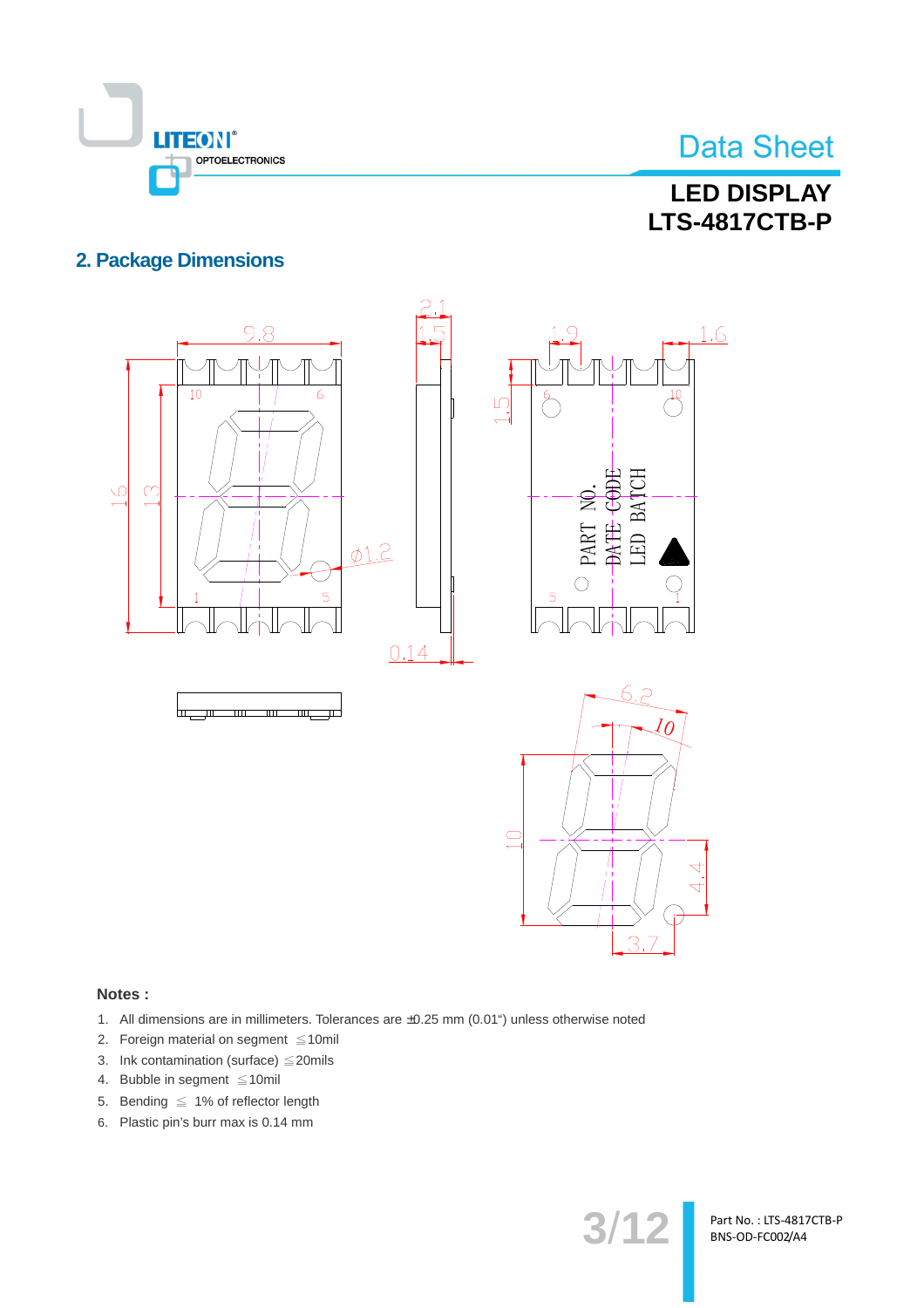

**LED DISPLAY LTS-4817CTB-P** 

## 3. Internal Circuit Diagram



## **4. Pin Connection**

| <b>No</b>      | <b>Connection</b>      |
|----------------|------------------------|
| 1              | CATHODE E              |
| 2              | CATHODE D              |
| 3              | <b>COMMON</b><br>ANODE |
| $\overline{4}$ | CATHODE C              |
| 5              | CATHODE DP             |
| 6              | CATHODE B              |
| $\overline{7}$ | CATHODE A              |
| 8              | COMMON ANODE           |
| 9              | CATHODE F              |
| 10             | CATHODE G              |



Part No.: LTS-4817CTB-P<br>BNS-OD-FC002/A4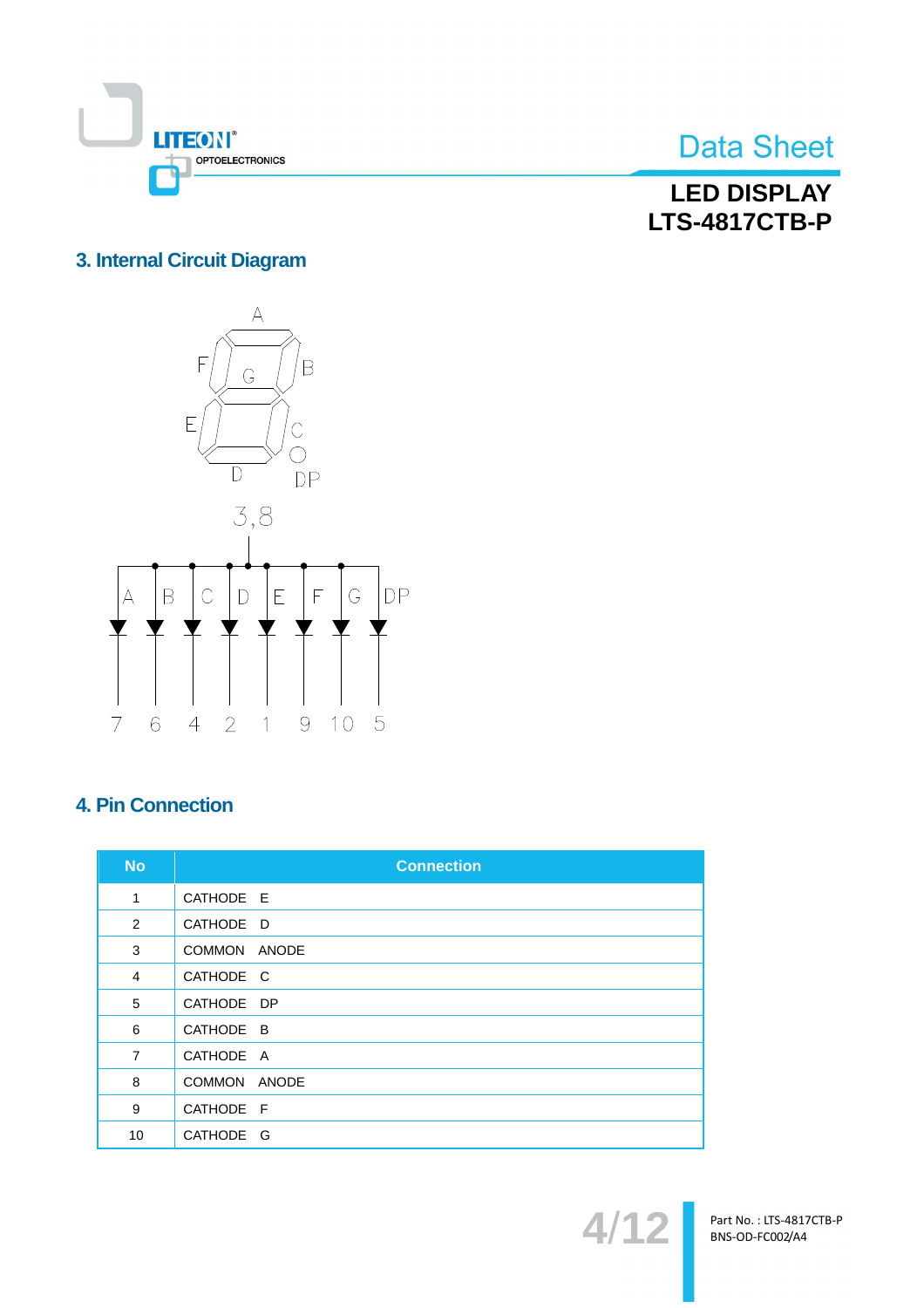

# **LED DISPLAY LTS-4817CTB-P**

### **5. Rating and Characteristics**

### 5.1. CHIP LED Absolute Maximum Rating at Ta=25°C

| <b>Parameter</b>                                                                       | <b>Maximum Rating</b> | <b>Unit</b> |  |
|----------------------------------------------------------------------------------------|-----------------------|-------------|--|
| Power Dissipation Per Segment                                                          | 70                    | mW          |  |
| Peak Forward Current Per Segment<br>(1/10 Duty Cycle, 0.1ms Pulse Width)               | 50                    | mA          |  |
| <b>Continuous Forward Current Per Segment</b><br>Derating Linear From 25°C Per Segment | 20<br>0.21            | mA<br>mA/C  |  |
| <b>Operating Temperature Range</b>                                                     | -35 $C$ to +105 $C$   |             |  |
| Storage Temperature Range                                                              | -35 $C$ to +105 $C$   |             |  |
|                                                                                        |                       |             |  |

Iron Soldering Conditions: 1/16 inch Below Seating Plane for 3 Seconds at 260°C

### 5.2. Chip LED Electrical / Optical Characteristics at Ta=25°C

| <b>Parameter</b>                                          | <b>Symbol</b> | MIN. | TYP. | MAX. | <b>Unit</b> | <b>Test Condition</b> |
|-----------------------------------------------------------|---------------|------|------|------|-------------|-----------------------|
| Average Luminous Intensity Per Segment                    | IV            | 8.4  | 26.8 |      | mcd         | $IF = 10mA$           |
| <b>Peak Emission Wavelength</b>                           | λp            |      | 468  |      | nm          | $IF = 20mA$           |
| Spectral Line Half-Width                                  | Δλ            |      | 25   |      | nm          | $IF = 20mA$           |
| Dominant Wavelength                                       | λd            |      | 470  |      | nm          | $IF = 20mA$           |
| Forward Voltage Per Chip                                  | VF            |      | 3.3  | 3.8  | V           | $IF = 20mA$           |
| Reverse Current Per Segment <sup>(*2)</sup>               | IR            |      |      | 100  | μA          | $VR=5V$               |
| Luminous Intensity Matching Ratio<br>(Similar Light Area) | $IV-m$        |      |      | 2:1  |             | $IF = 10mA$           |

#### Notes:

1. Luminous intensity is measured with a light sensor and filter combination that approximates the CIE (Commission International De L'Eclariage) eye-response curve

 $5/12$ 

Part No. : LTS-4817CTB-P<br>BNS-OD-FC002/A4

2. Reverse voltage is only for IR test. It cannot continue to operate at this situation

3. Cross talk specification  $\leq 2.5\%$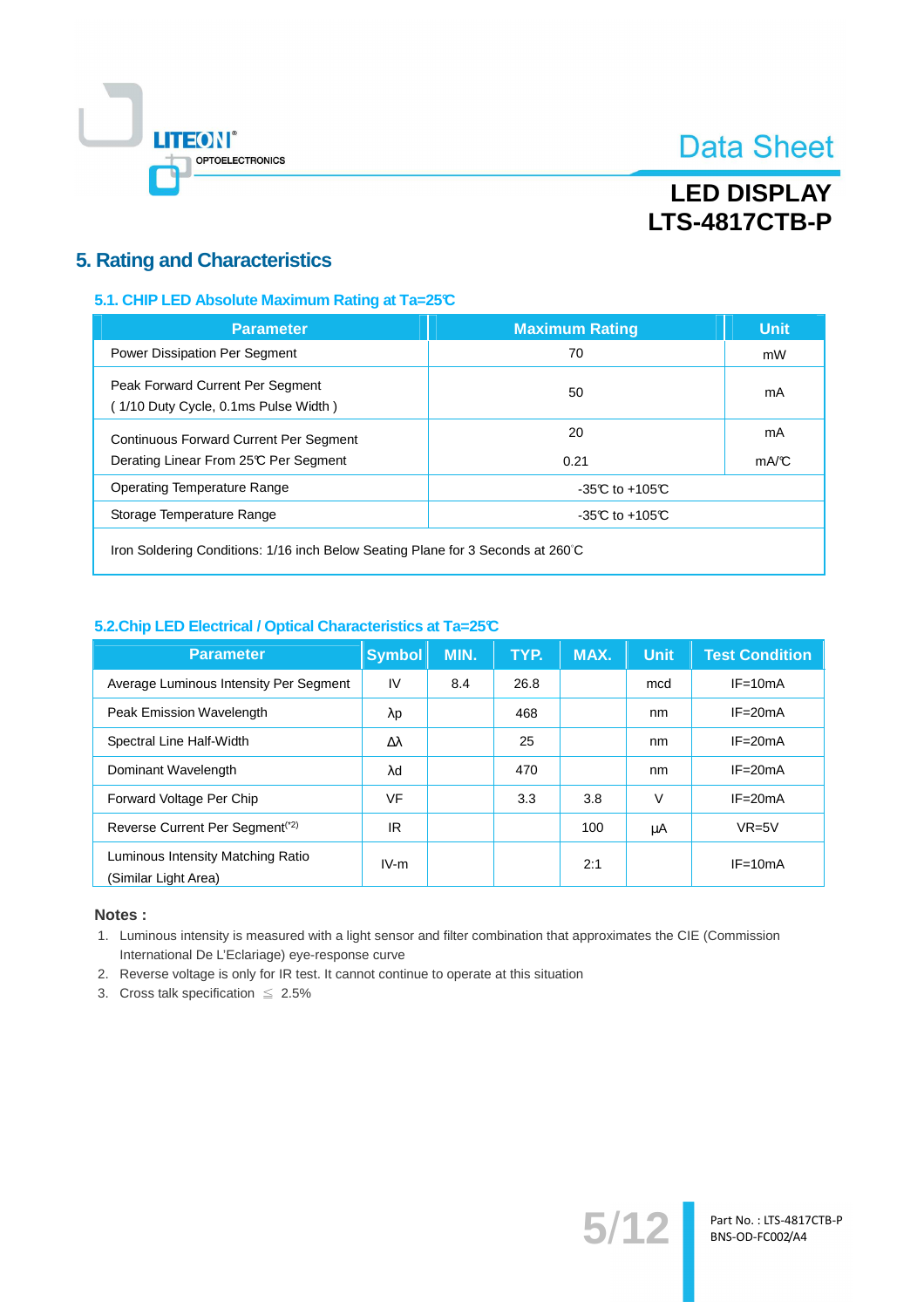

## **LED DISPLAY LTS-4817CTB-P**

### 5.3. ESD (Electrostatic Discharge)

Static Electricity or power surge will damage the LED. Suggestions to prevent ESD damage:

- $\blacksquare$ Use of a conductive wrist band or anti-electrostatic glove when handling these LEDs.
- All devices, equipment, and machinery must be properly grounded.  $\blacksquare$
- Work tables, storage racks, etc. should be properly grounded.  $\blacksquare$

Use ion blower to neutralize the static charge which might have built up on surface of the LED's plastic for N/D as a result of friction between LEDs during storage and handling.

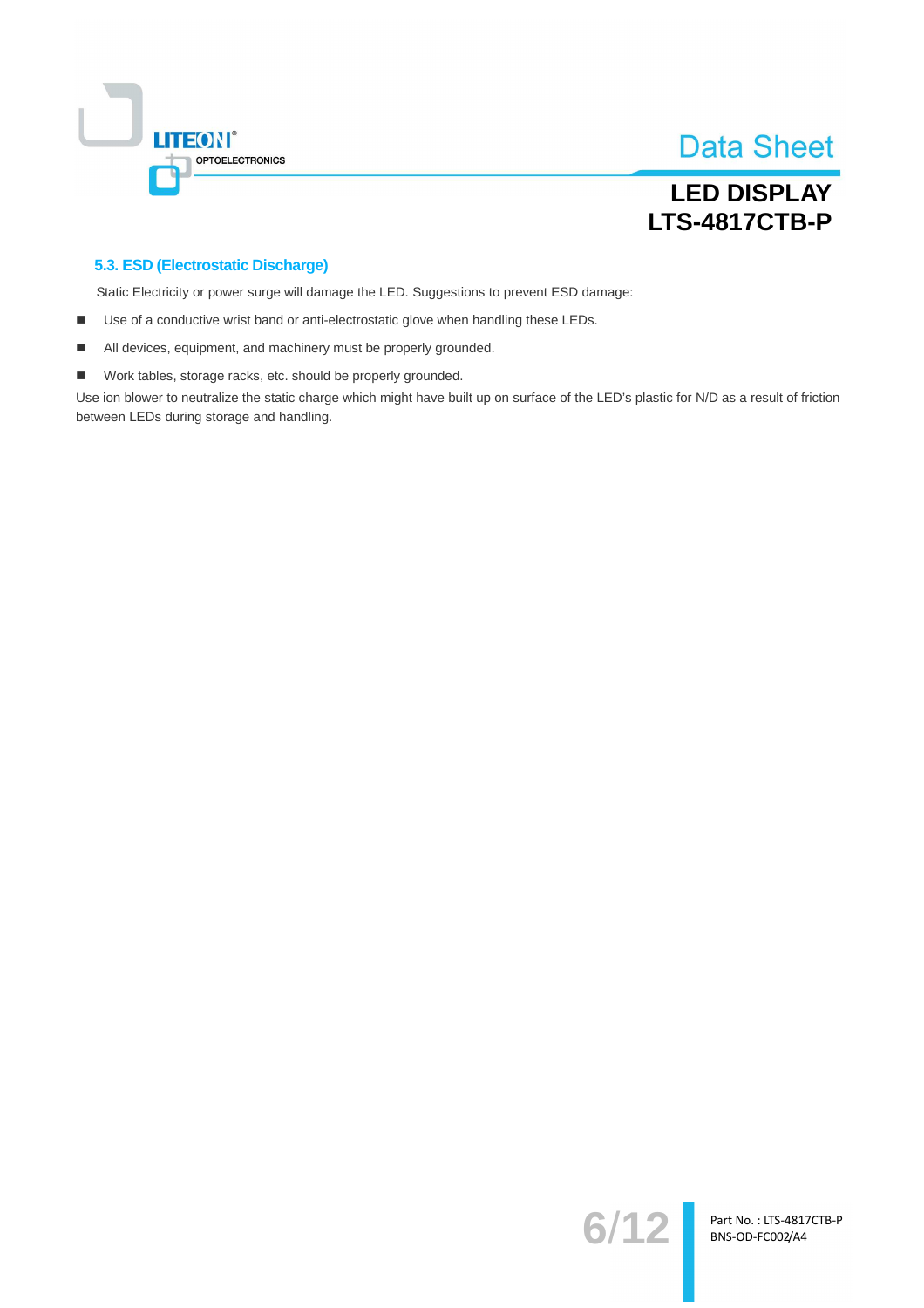

# **LED DISPLAY LTS-4817CTB-P**

### 5.4. Typical Electrical / Optical Characteristics Curves



(25℃ Ambient Temperature Unless Otherwise Noted)

NOTE: TB=InGaN/sapphire Blue

Part No.: LTS-4817CTB-P BNS-OD-FC002/A4

 $7/1$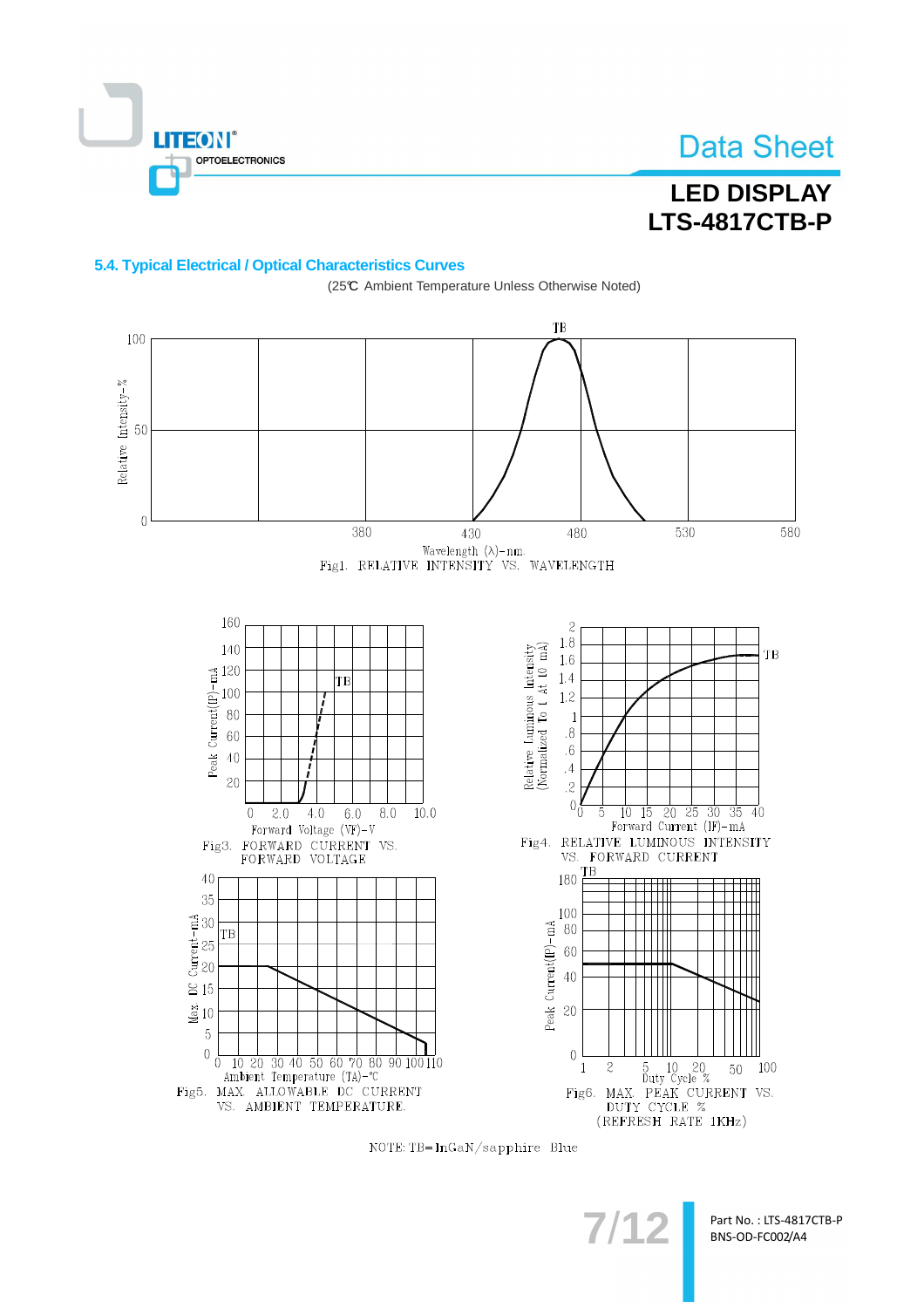

# **LED DISPLAY LTS-4817CTB-P**

## **6. SMT SOLDERING INSTRUCTION**

(Number of reflow process shall be less than 2 times, and cooling process to normal temperature is required between the first and the second soldering process)



#### Notes:

1. Recommended soldering condition

| Reflow Soldering (Two times only) |                 | Soldering Iron (One time only) |            |  |
|-----------------------------------|-----------------|--------------------------------|------------|--|
| Pre-heat:                         | $120 - 150$ °C. | Temperature                    | 300°C Max. |  |
| Pre-heat time:                    | 120sec. Max.    | Soldering time                 | 3sec. Max. |  |
| Peak temperature:                 | 260℃ Max.       |                                |            |  |
| Soldering time:                   | 5sec. Max.      |                                |            |  |

2. Number of reflow process shall be less than 2 times, and cooling process to normal temperature is required between the first and the second soldering process.

 $8/1$ 

Part No.: LTS-4817CTB-P BNS-OD-FC002/A4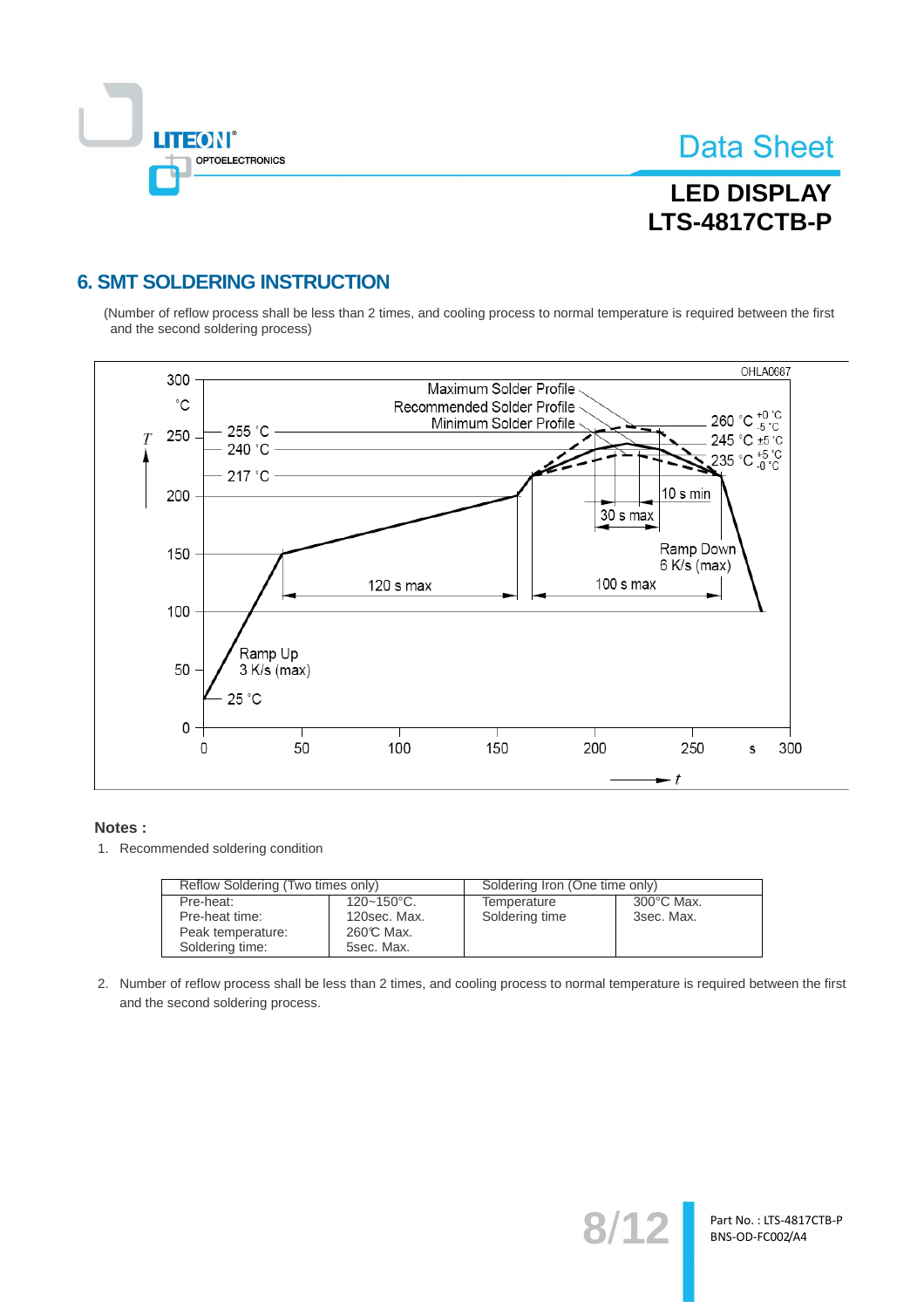



## **LED DISPLAY LTS-4817CTB-P**

## 7. Recommended Soldering Pattern



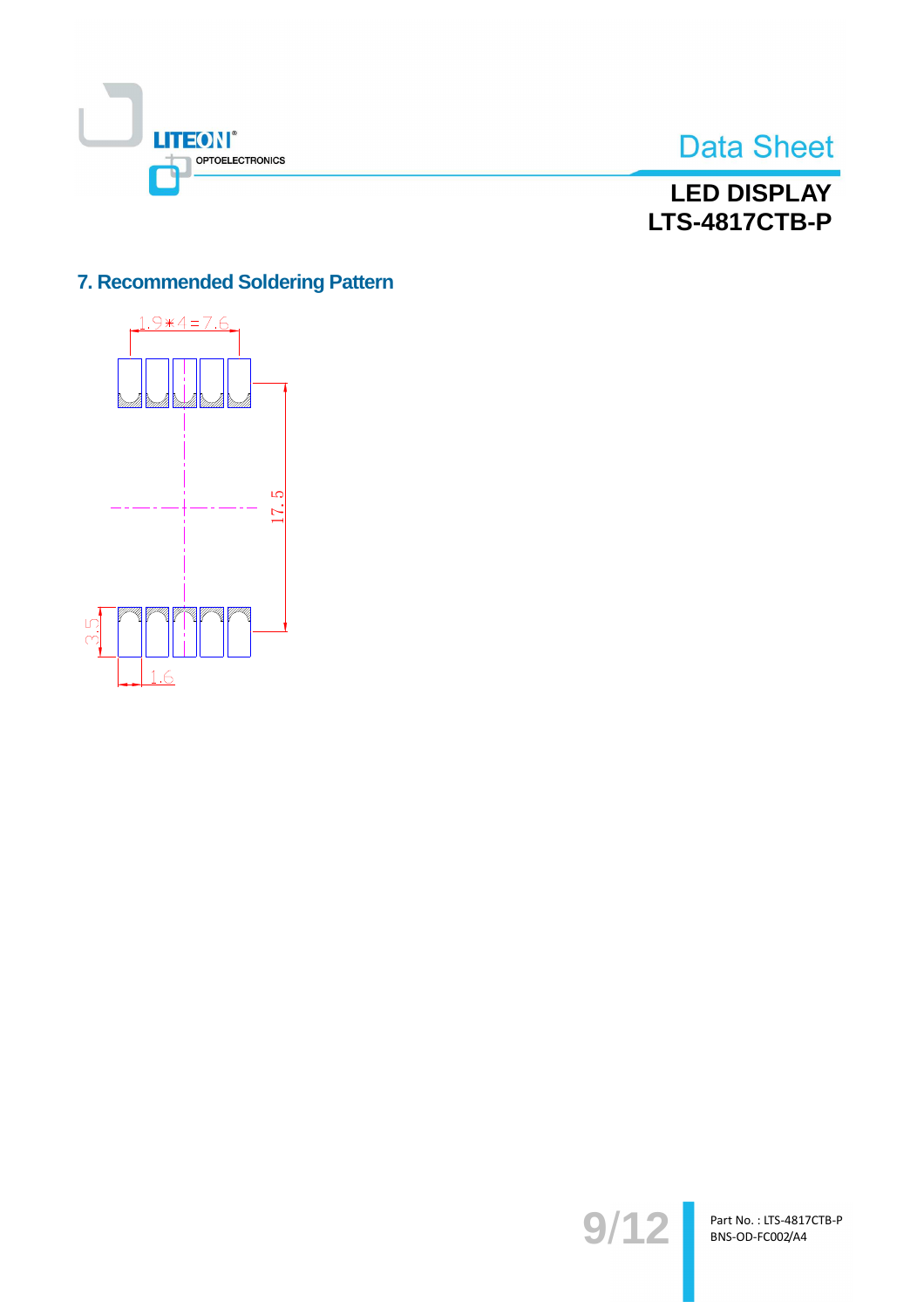

# **LED DISPLAY LTS-4817CTB-P**

## **8. Packing Specification**

### **8.1. Packing Reel Dimensions**









Part No.: LTS-4817CTB-P BNS-OD-FC002/A4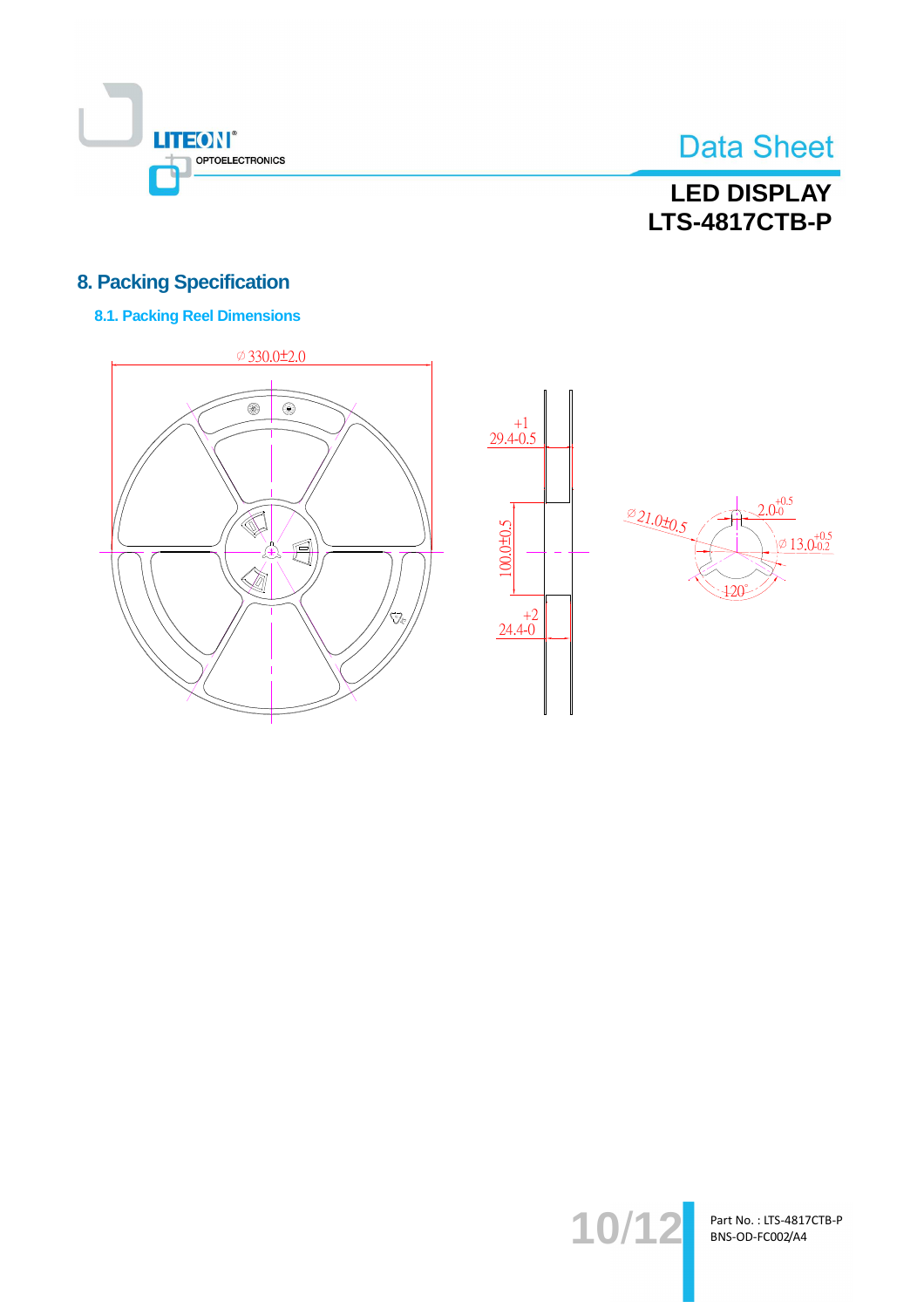

# **LED DISPLAY LTS-4817CTB-P**

#### **8.2. Packing Carrier Dimensions**



- 1. 10 sprocket hole pitch cumulative tolerance  $\pm 0.20$ .
- 2. Carrier camber is within 1 mm in 250 mm.<br>3. All dimensions meet EIA-481-C requirements.
- 
- 
- 
- 
- 4. Thickness :  $0.40\pm0.05$ mm.<br>
5. Packing length per 22" reel : 45.50 Meters.<br>
6. Component load per 13" reel : 800 pcs.<br>
7. Minimum packing quantity is 200 pcs for remainders

#### 8.3. Trailer part / Leader part





 $11/1$